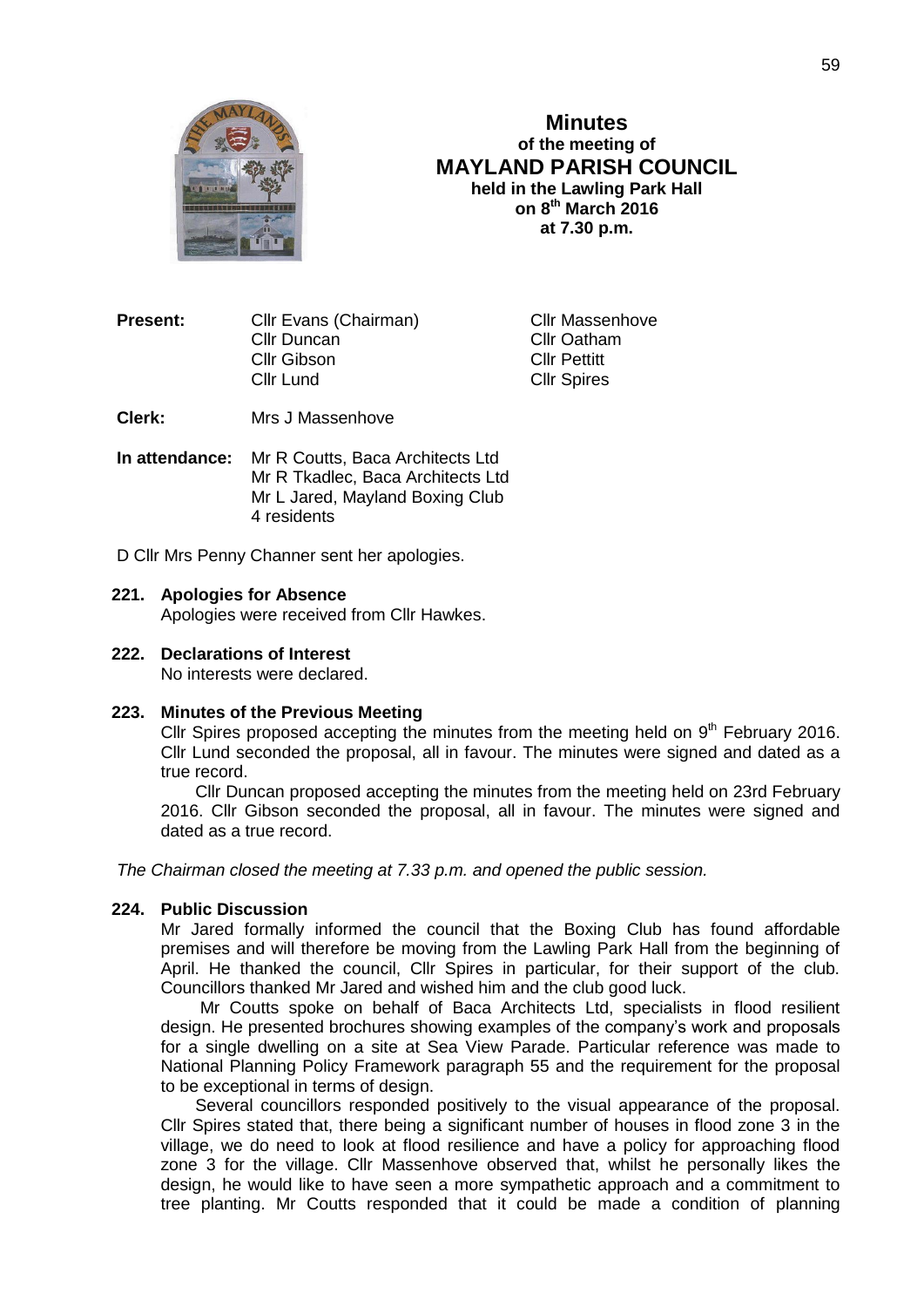permission that a planting scheme must be implemented; he confirmed that he would look at landscape design. It is likely that the plan will then formally be submitted.

*The Chairman closed the public session and re-opened the meeting at 8.20 p.m.*

### **225. Finance**

Councillors received a list of all payments and receipts approved by the Finance Committee. Cllr Pettitt proposed accepting both the payments and receipts. Cllr Spires seconded the proposal, all in favour; payments and receipts accepted. These are listed in this month's Finance Committee minutes.

Verification of the bank reconciliations was noted. It was also noted that bank statements and reconciliations were signed during the Finance Committee meeting.

# **226. Planning**

The following appeal against MDC's decision to refuse planning permission was noted; No additional comment, or any amendment to the council's previous representation, to the Planning Inspectorate was considered necessary: -

 OUT/MAL/15/00083 PP-03888612 Outline application for eight houses with the matters of access and layout for determination Land West Of Firth View Steeple Road Mayland Essex

The following decision made by the local Planning Authority were noted: -

RES/MAL/15/01242

Reserved matters application for the approval of appearance and landscaping. Following approved outline planning permission FUL/MAL/15/00683. (Vary condition 3 of application OUT/MAL/14/00130 to increase the width of the proposed building by 3.1m.)

Sunnyside Grange Avenue Mayland Essex APPROVE

The following appeal decision made by the local Planning Authority were noted: -

 FUL/MAL/15/00256 (Appeal Ref: APP/X1545/W/15/3136671) Land Adjacent Whispering Trees – Mayland Green – Mayland Construction of a detached two storey dwelling, together with associated parking and landscaping APPEAL DISMISSED

The following application was noted (no comment to the Planning Authority is required): -

• PDE/MAL/16/00222 Rear extension which would extend beyond the existing rear wall of the original house by 5.3m, maximum height 3m, height to eves 3m. 267 Esplanade Mayland Essex CM3 6AL

#### **227. Clerk's Report**

The Clerk's update on matters from the previous meeting was noted.

**228. Lawling Park Committee** *including Bakersfield, Lawling Playing Field & Dog Walk Area* Each Councillor has received a copy of the minutes from the previous LPC meeting.

Further to a request by Mayland Village Football Club made at February's Lawling Park Committee meeting, Cllr Spires proposed permitting the football club to defer payment of the remainder of their fees for the current season until May. Cllr Massenhove seconded the proposal. 7 in favour, 1 against; motion carried. Clerk to inform the Football Club.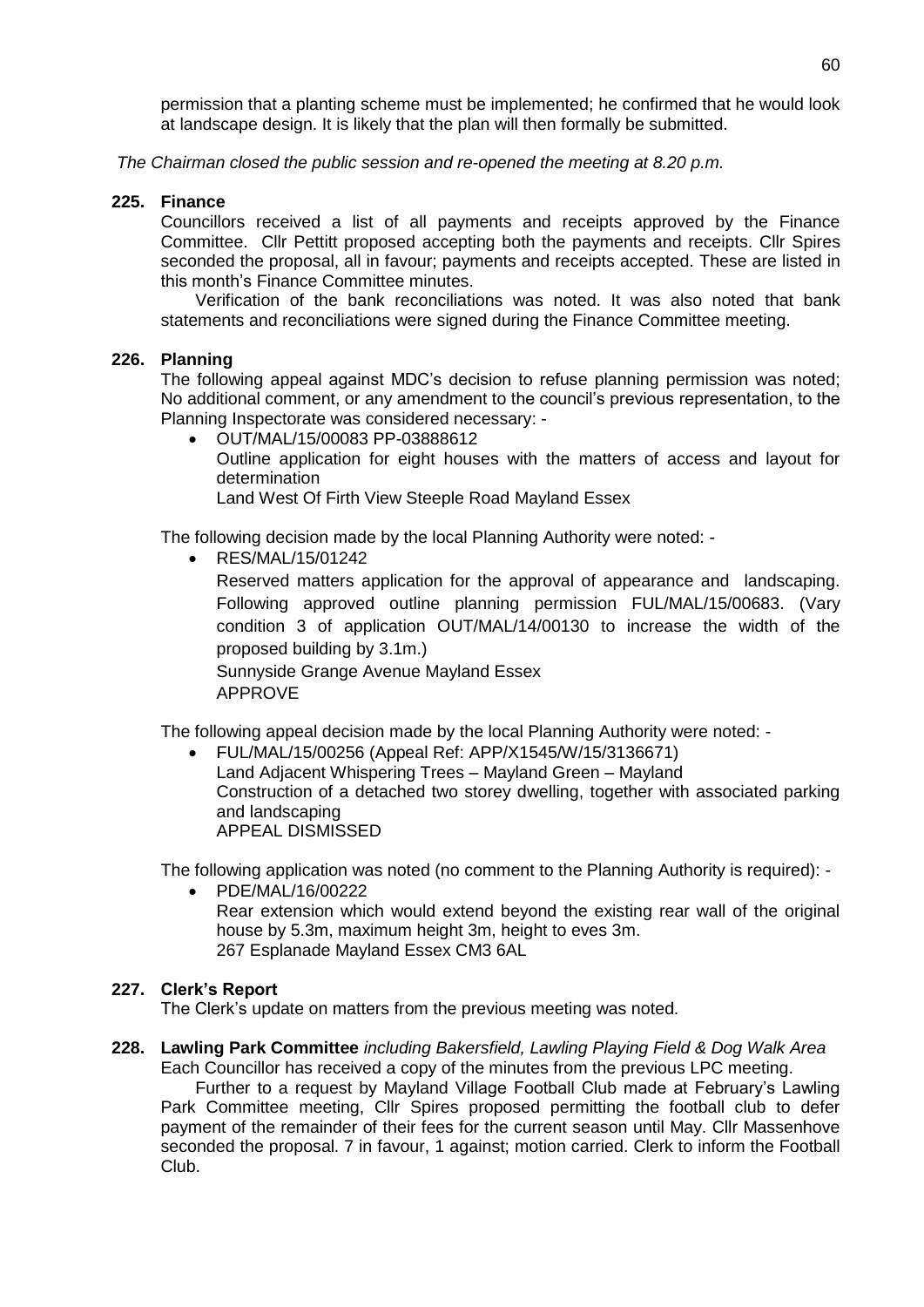# **229. S106 Expenditure**

The Chairman expressed concern regarding the deadline for S106 expenditure and suggested that a way forward could be to have the 'wish list' project managed. Councillors expressed support for this suggestion.

Cllr Spires presented a drawing showing a revised plan for works to the Lawling Park Hall, to include the following: -

- removal of main hall toilets and partitions;
- extension of the kitchen;
- fitting of tables with seating:
- removal of the box storage:
- removal of the main store and conversion into a stage area;
- lockable cupboards for hirer storage and
- extension of the building to provide a meeting room and store room.

Cllr Spires proposed modification of the Lawling Park Hall according to the drawing. The Chairman seconded the proposal. All in favour. Clerk to forward the drawing to MDC's S106/CIL Officer for confirmation that it meets the requirements of the S106 Agreement. Clerk to identify potential project managers and costs.

A further suggestion was made of an additional door across the changing room corridor such that the referee's room and changing rooms may be used independently of the main hall and toilets.

# **230. Neighbourhood Plan Committee**

Each Councillor has received a copy of the minutes from the previous NP meeting. Update.

It was noted that a meeting to discuss rural allocations has been postponed by MDC. As yet, a revised date has not been offered.

#### **231. Highways**

Repeated damage to resident's wall, due to large vehicles turning at the far end of Imperial Avenue, was brought to the council's attention. The resident feels that the problem could be alleviated by signage further back along the road to make drivers aware of the unsuitability of the road for turning. District Cllr Bob Boyce is aware of the issue and has requested signage through the Local Highways Panel. It was agreed to write to Highways giving the parish council's support for this. Clerk to action.

Further to communication from a resident, pavement parking and lack of enforcement of double yellow lines were discussed. Councillors share the resident's concerns. It was agreed to write to Highways and South Essex Parking Partnership to bring these concerns to their attention, highlighting particular problem areas within the village. Clerk to action.

Response from Highways regarding congestion though Latchingdon was noted; this matter has previously been investigated by the South Essex Parking Partnership, and parking restrictions declined.

Cllr Oatham requested that a formal request is made to Highways for traffic measurement through Steeple Road at the end of The Drive. This could then serve as a comparison to gauge the effect of future development on the volume of traffic using this route. Clerk to contact Highways.

It was noted that maintenance of the 'gateway' is now on the Local Highways Panel list of schemes. It was agreed to await the outcome of this before considering a planted trough (which would require a Licence to Plant from Highways) in front of the gateway.

- **232. Parks & Open Spaces** *including George Everitt Memorial Park, Cardnell Brothers Memorial Park Field & Mayland Nature Reserve* Use of the parish car park for school parking continues to be monitored.
- **233. Village Environment** *including Lighting, Vandalism, Sea Wall, Transport*